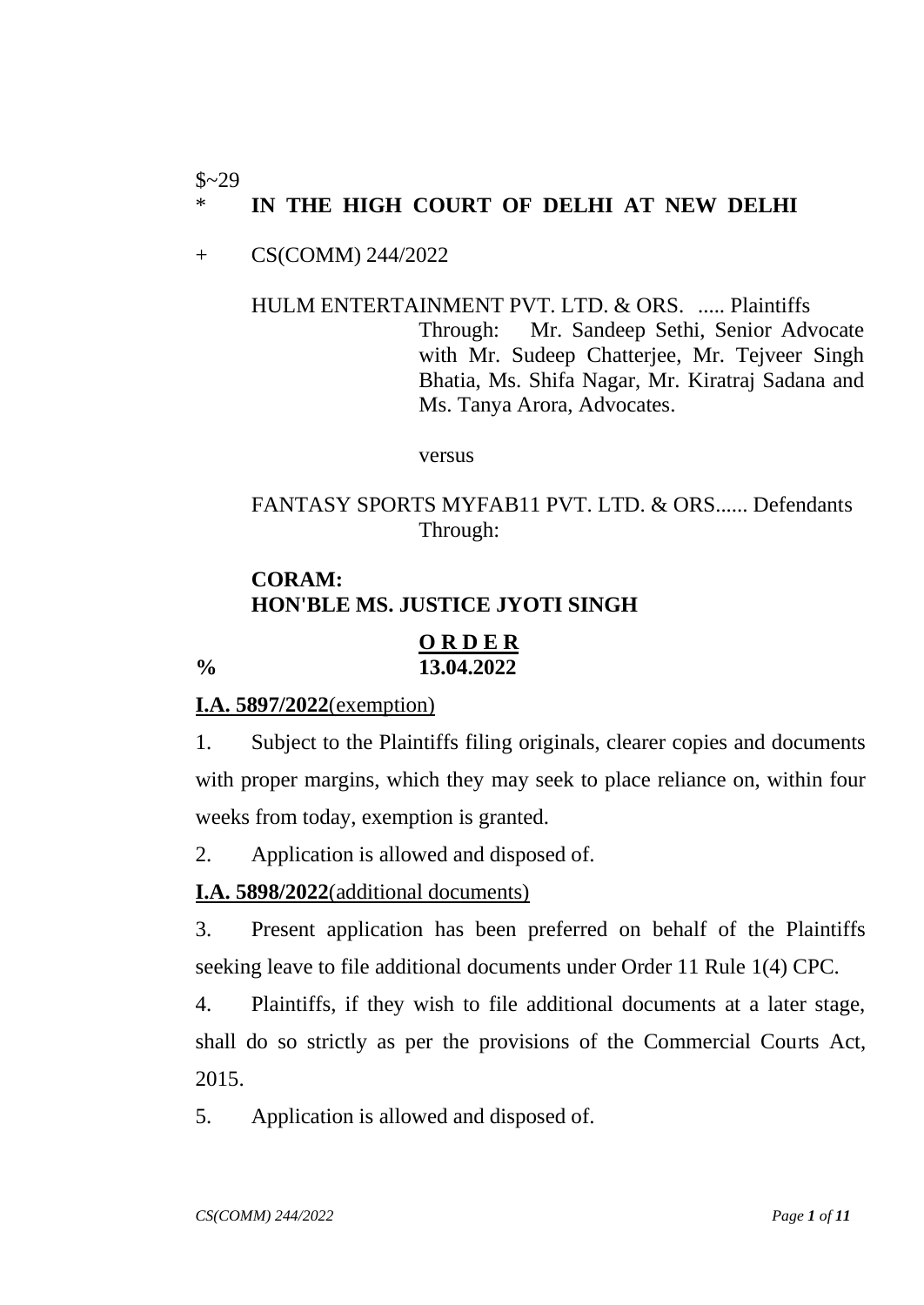# **I.A. 5899/2022**(exemption from advance service)

6. Since there is an urgency in the matter and the matter is being heard today, Plaintiffs are exempted from serving the Defendants with advance notice.

7. For the reasons stated in the application, the same is allowed and disposed of.

# **I.A. 5900/2022**(exemption from filing court fees)

8. For the reasons stated in the application, Plaintiffs are permitted to file requisite Court Fees within two weeks from today.

9. Application is allowed and disposed of.

**I.A. 5901/2022** (exemption from pre-institution mediation)

10. For the reasons stated in the application, the requirement of preinstitution mediation is dispensed with.

11. Application is allowed and disposed of.

# **CS(COMM) 244/2022**

12. Let plaint be registered as a suit.

13. Upon filing of process fee, issue summons to the Defendants, through all permissible modes, returnable on 01.08.2022. Summons shall state that the written statement shall be filed by the Defendants within 30 days from the receipt of summons. Along with the written statement, Defendants shall also file an affidavit of admission/denial of the documents of the Plaintiffs.

14. Replication be filed by the Plaintiffs within 15 days of the receipt of the written statement. Along with the replication, an affidavit of admission/denial of documents filed by the Defendants, shall be filed by the Plaintiffs.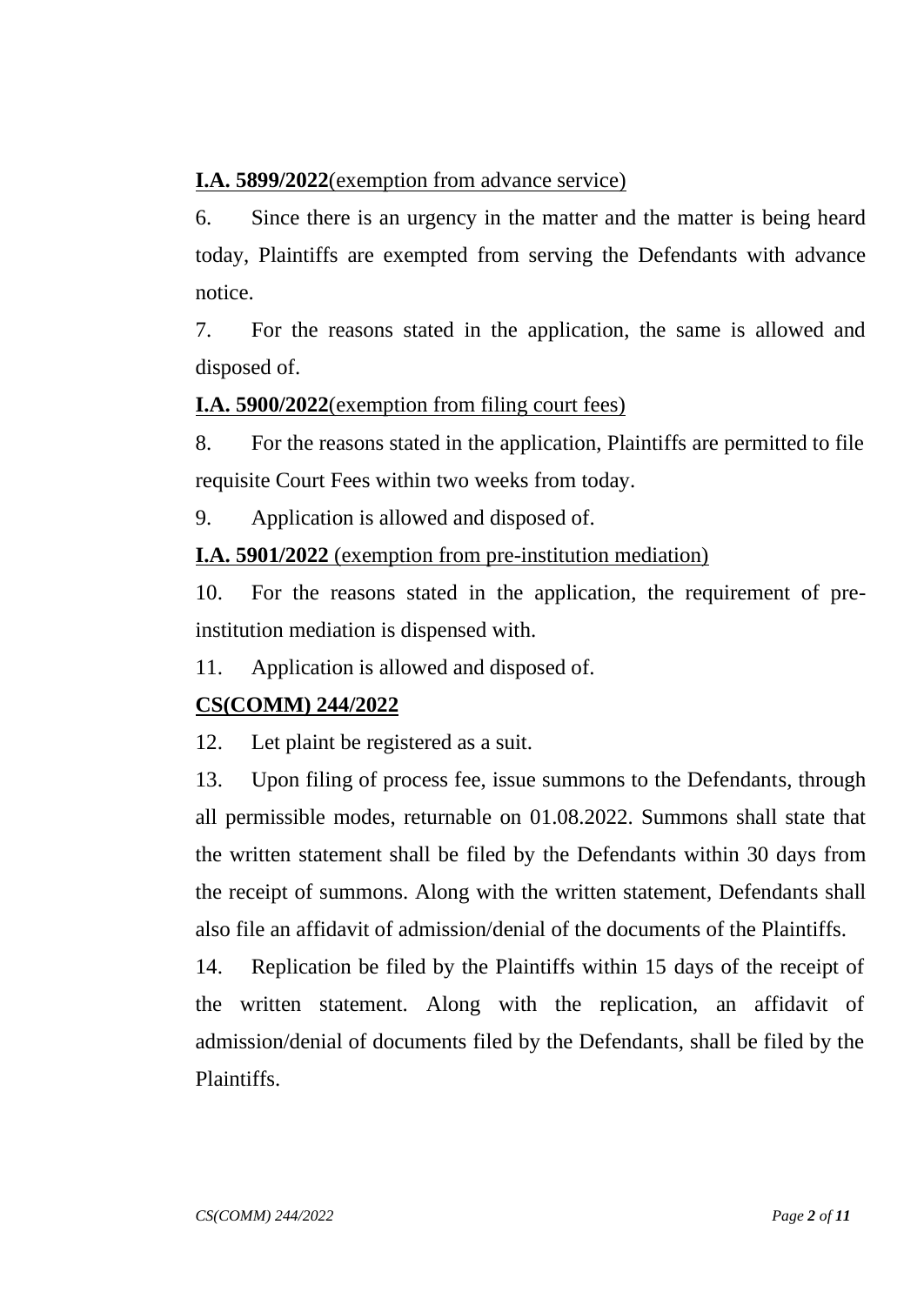15. If any of the parties wish to seek inspection of any documents, the same shall be sought and given within the timelines.

16. List before the Joint Registrar on 01.08.2022.

17. List before the Court on 22.09.2022.

**I.A. 5896/2022**(under Order 39 Rules 1 and 2 CPC)

18. Present application has been preferred by the Plaintiffs under Order 39 Rules 1 and 2 read with Section 151 of the Code of Civil Procedure 1908 for grant of *ex-parte ad-interim* injunction.

19. Issue notice to the Defendants through all prescribed modes, returnable on 22.09.2022.

20. It is the case of the Plaintiffs, that the Plaintiffs are developers and operators of the Fantasy Sports Mobile Application ('App') named EXCHANGE22, which has been recognized as a start up by Start Up India, an initiative under the Government of India which assists entrepreneurship platforms to network, access free tools and resources and participate in programs and challenges.

21. It is averred that Plaintiff No. 2 first came up with the unique idea of integrating the features of a Fantasy Sports League and the Stock Market in the year 2010. Over the years, Plaintiffs No. 2 and 3, with hard work and toil, developed their idea into something tangible and finally launched the beta version of their application in August, 2019 to test the mobile App on its website [https://exchange22.com/.](https://exchange22.com/) Plaintiff No. 1 Company was incorporated on 16.09.2019 and on 21.11.2019, EXCHANGE22 mobile App was officially launched.

22. It is averred that Plaintiffs' fantasy sports game is registered under the Copyright Act, 1957. Plaintiff No.2 applied for registration in the work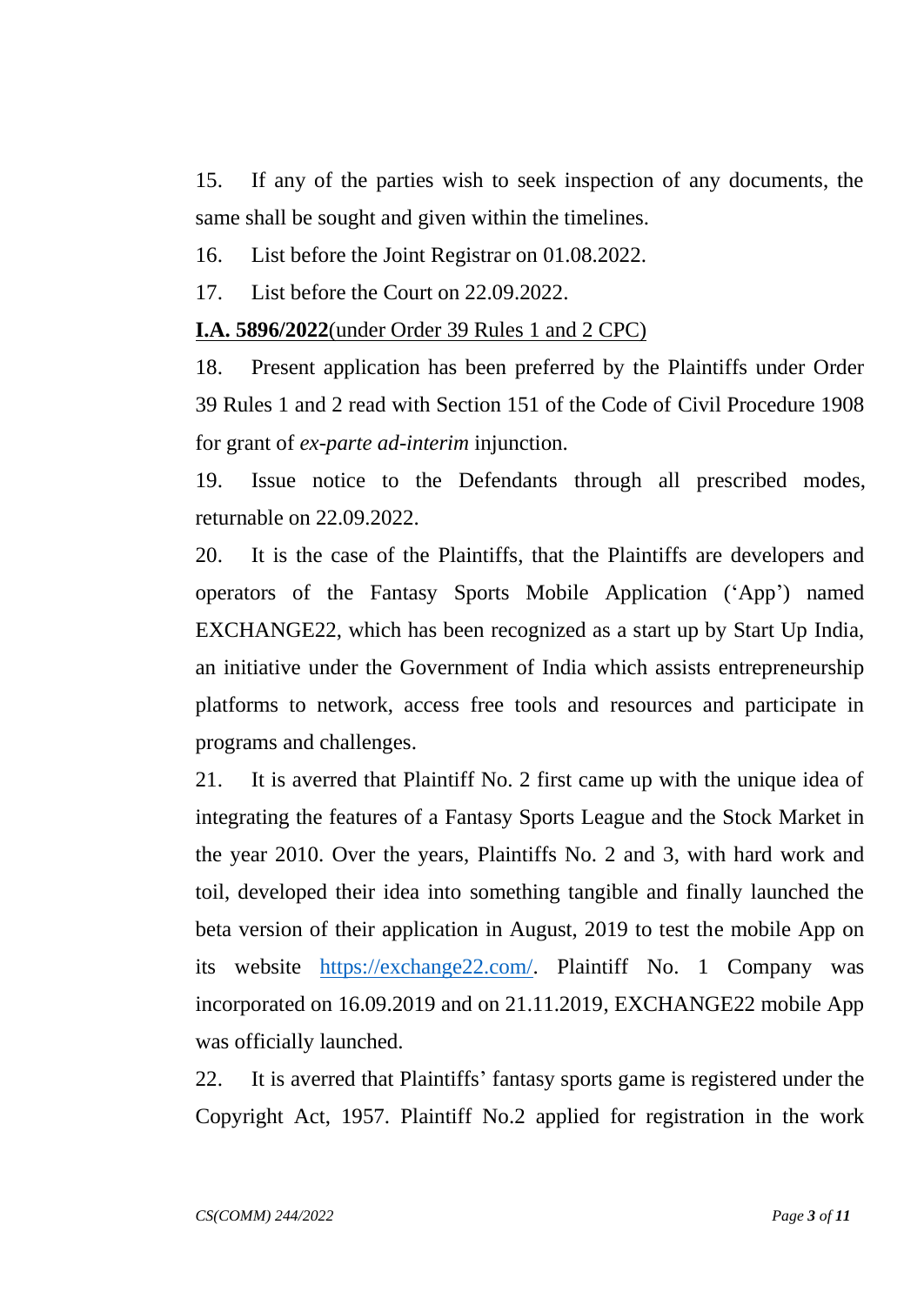named EXCHANGE-22 and applied for registration on 12.11.2019, being a Literary/Dramatic work. Plaintiffs' registered copyright work includes detailed working of the fantasy game viz. "Object of the Game" and the "Components" which explain every step that a user experiences on its mobile application, such as the components of the "Home Page", "My Portfolio Page", "My Balance Page" etc.

23. It is averred that Plaintiffs have devised a first of its kind fantasy league gaming platform for cricket, football, basketball and kabaddi. Its distinguishing feature is that the users play it like a real game *albiet*  virtually, the Plaintiffs' EXCHANGE22 incorporates the unique traits of share market trading which allows the user to buy/sell the players in the same manner that one would buy and sell shares. In the Plaintiffs' App EXCHANGE22, the user can buy any number of shares of a player, maximum up to 22 players in one match going on anywhere across the world. Prior to the match starting in real time, the user can trade the shares of the players in a manner similar to stock exchange market, that is buy and sell a player. On account of its several distinguishing features from other fantasy sports, which includes the Points System, the App is an amalgamation of the features of Fantasy Sports Leagues and Stock Market Trading.

24. It is averred in the plaint that the Plaintiffs have developed an attractive Graphical User Interface with unique programme structure and placement of information with lots of hard work and investment of huge sums of money. Plaintiff No.1 is the copyright owner of the interface of its mobile App EXCHANGE22. Plaintiffs have also applied for a patent registration for their invention which relates to a system and a method of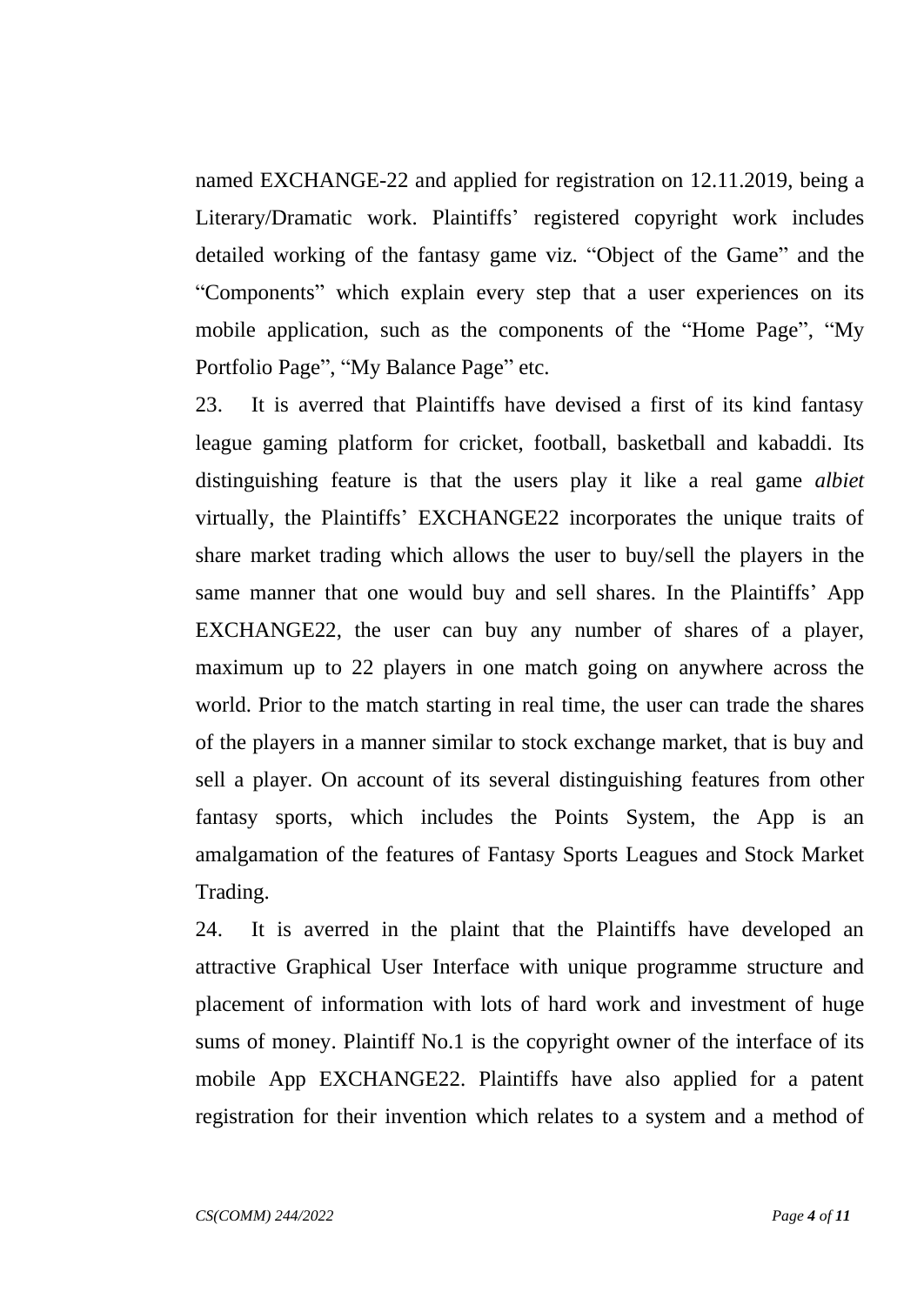trading a value of at least one player by a user in an online environment. The App is easily available for download on their website for Android phones and on the App Store for iPhones.

25. It is further averred that Plaintiffs have expended huge sums of money on product development, advertising and media costs in developing its brand name and EXCHANGE22 App. Since its launch, for the period 2019-2022, the expenditure incurred on software development and maintenance cost was Rs.96,00,912/- and with respect to advertising etc., Plaintiffs have incurred a cost of Rs. 7,79,56,657/-. Plaintiffs are earning huge revenues from the platform fees paid by the users, as mentioned in the plaint, which for the year 2021-2022 is Rs.138,112,327/-.

26. It is averred that Plaintiffs' App has 4,57,911 users as of today and new users keep getting added every day, with about 32,000 daily active users at any given point of time, of an average engagement of 1.10 hours. In a short span of three years, Plaintiffs have carved a distinct niche for themselves in the world of fantasy gaming leagues. The game is the exclusive property of the Plaintiffs and deserves protection under law from unlawful use by others. Plaintiffs' App EXCHANGE22 has a rating of 4.2 out of 5 on Apple's App Store.

27. It is the pleaded case of the Plaintiffs that the Defendants own and operate another fantasy league sporting app called MYFAB11. A day before the launch of the Indian Premier Leagues' first match on 26.03.2022, the Defendants on 25.03.2022 launched a new version of their MYFAB11 App, wherein they fraudulently launched an updated version of the game, identical to that of Plaintiffs' EXCHANGE22 game. Defendants not only copied the user interface of the Plaintiffs but also the data as well as the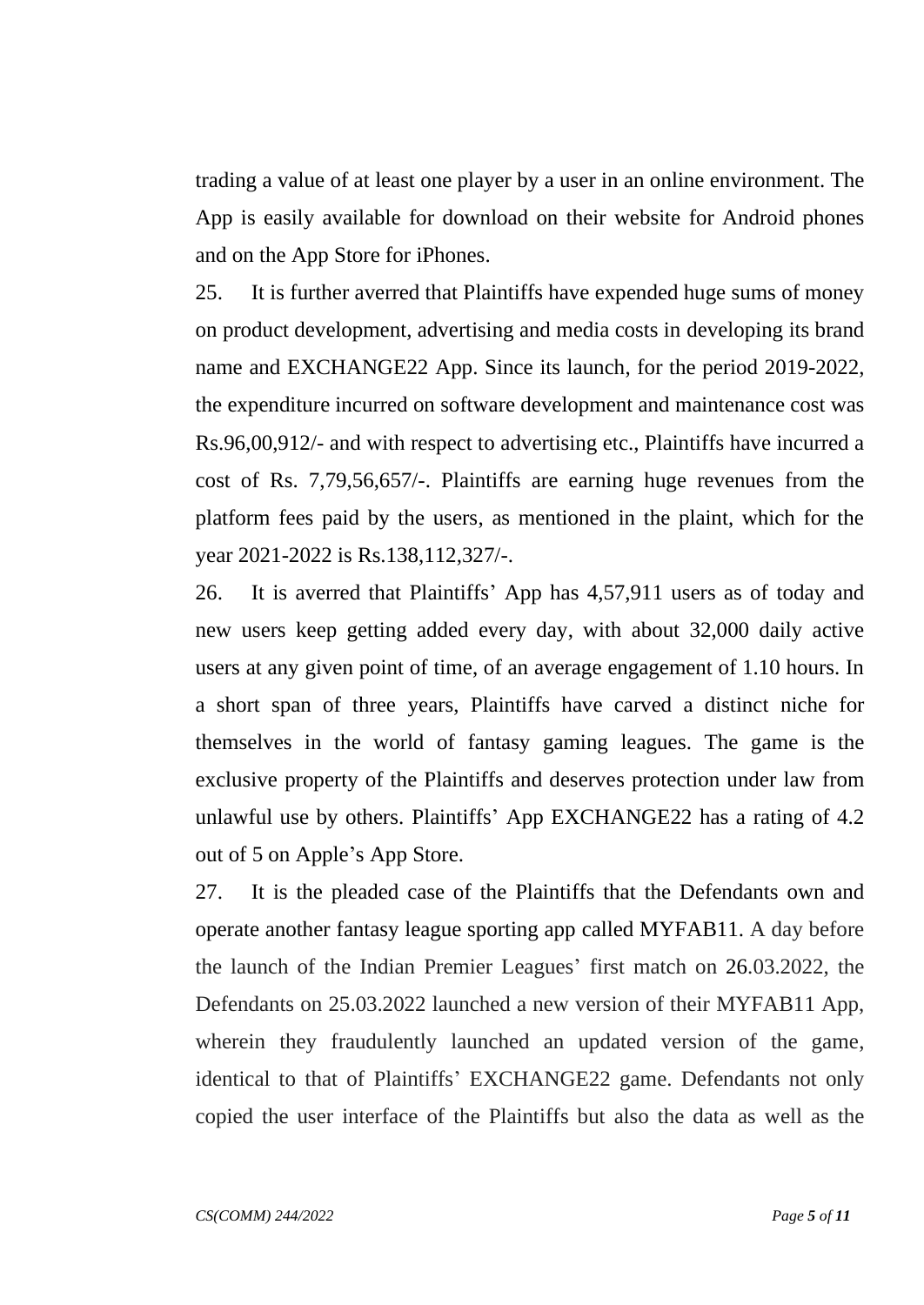advertising style of the Plaintiffs.

28. It is averred that the concept, expression and the user interface of the new update is a substantial reproduction of Plaintiffs' registered copyright. Defendants have copied the concept, workings, features, and execution of the Plaintiffs' Buy/Sell interface. User interface of the Plaintiffs' and the Defendants' is scanned and placed below:



29. It is averred that Defendants' illegal activities are evident on comparing the Buy/Sell price of a Player. Plaintiffs' make their Buy/Sell portal available for their users 24 hours before the actual match is scheduled. The modus operandi of Defendants is that they change the match statistics on their App a few hours after the Plaintiffs, during which time they copy the Buy/Sell rate, which is as per the analysis of the Plaintiffs' analytical team. As soon as the Plaintiffs update the data pertaining to the players, the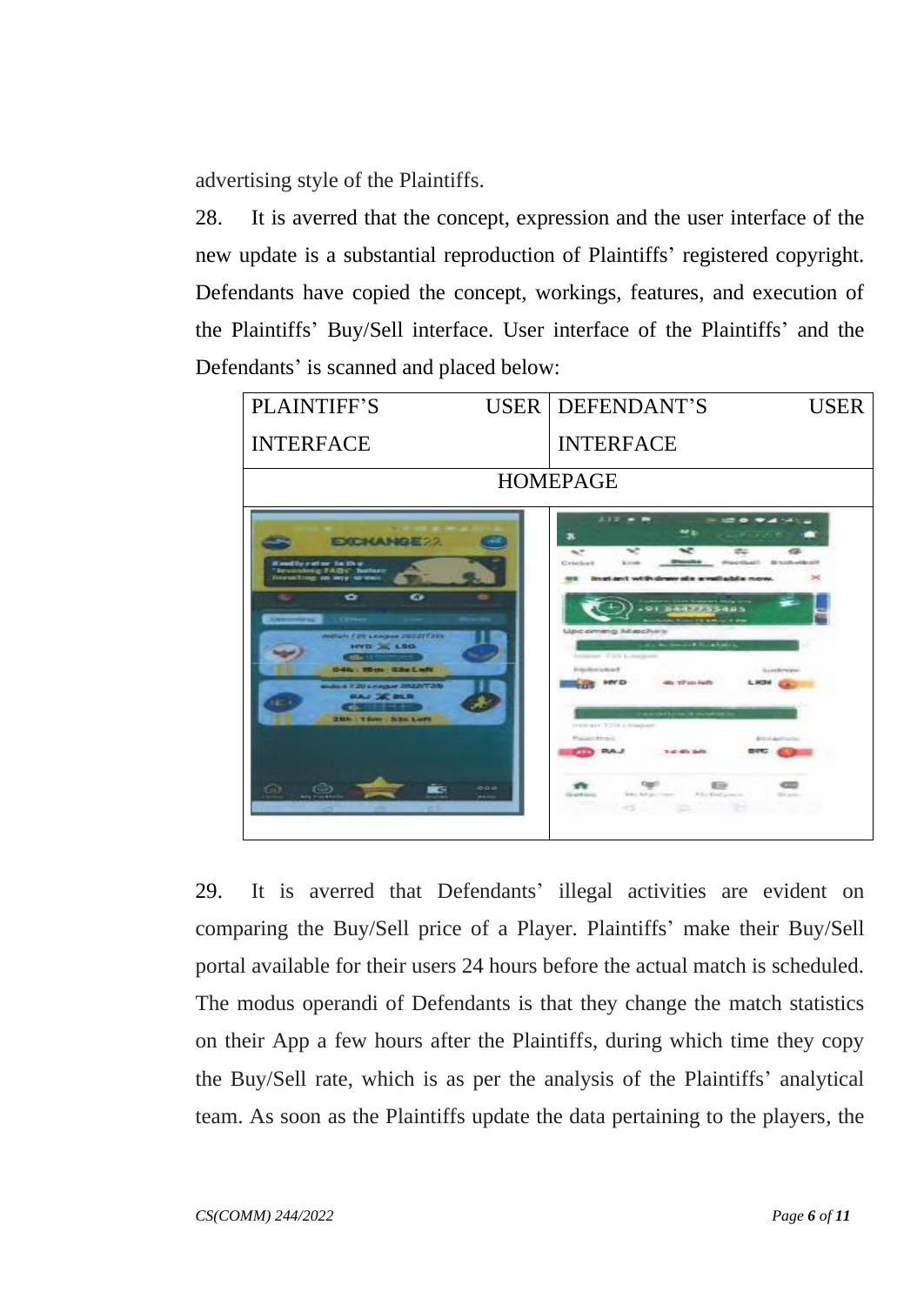Defendants thereafter update the data pertaining to the corresponding players on their own App according to the set standard pattern which requires no application of mind. In order to demonstrate the unauthorised commercialisation of the Plaintiffs' data, tabular representations of the alleged data theft has been furnished by the Plaintiffs which is as under:

|                | Buy                        | Sell                      |
|----------------|----------------------------|---------------------------|
| <b>Batsmen</b> | $8 + (Plaintiff's price)$  | $6 + (Plaintiff's price)$ |
| Bowler         | $12 + (Plaintiff's price)$ | $8 + (Plaintiff's price)$ |
| All Rounder    | $12 + (Plaintiff's price)$ | $8 + (Plaintiff's price)$ |
| Wicket Keeper  | $8 + (Plaintiff's price)$  | $6 + (Plaintiff's price)$ |

30. Mr. Sandeep Sethi, learned Senior Counsel appearing on behalf of the Plaintiffs submits that the Defendants are exploiting the success, goodwill and reputation of the Plaintiffs and misleading the general public into believing that the business of the Defendants' websites is associated with that of the Plaintiffs. Mr. Sethi explains that Plaintiffs incur huge expenditure on a daily basis to engage highly qualified team of dedicated analysts and software maintenance persons to keep the App in the best working conditions while the Defendants are stealing the data and analysis by merely changing it according to the flat figures. As an illustration from the screenshots, it is pointed out that where the Plaintiffs gave Rs.44/- as the buying price for a batsman Rishabh Pant, Defendants flatly added Rs.8/- and listed the batsman at Rs.52/-. Similarly, where the selling price given by the Plaintiffs was Rs. 40/-, Defendants listed the selling price at Rs.48/-. Screenshot of the Plaintiffs' and the Defendants' user interface is as under: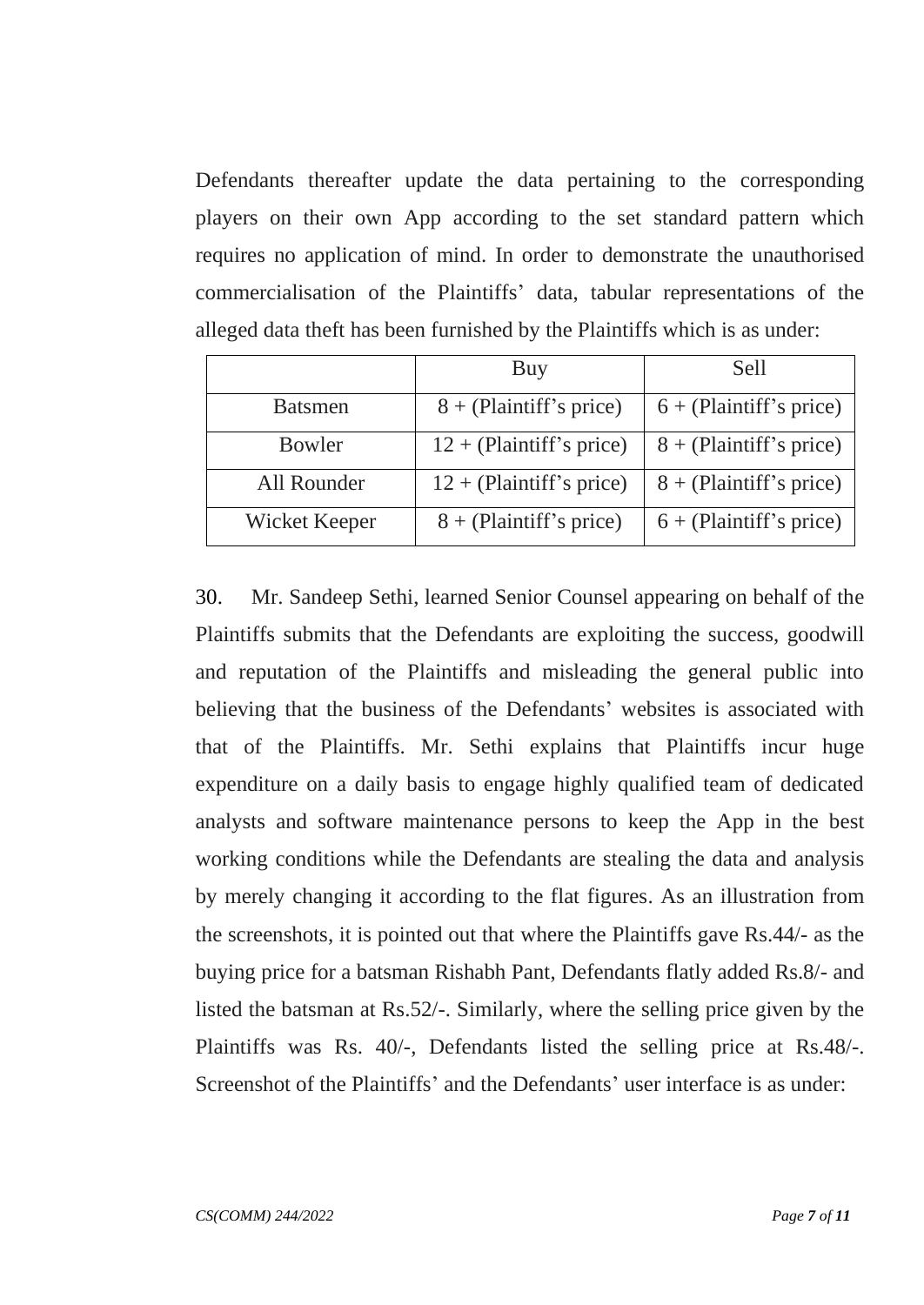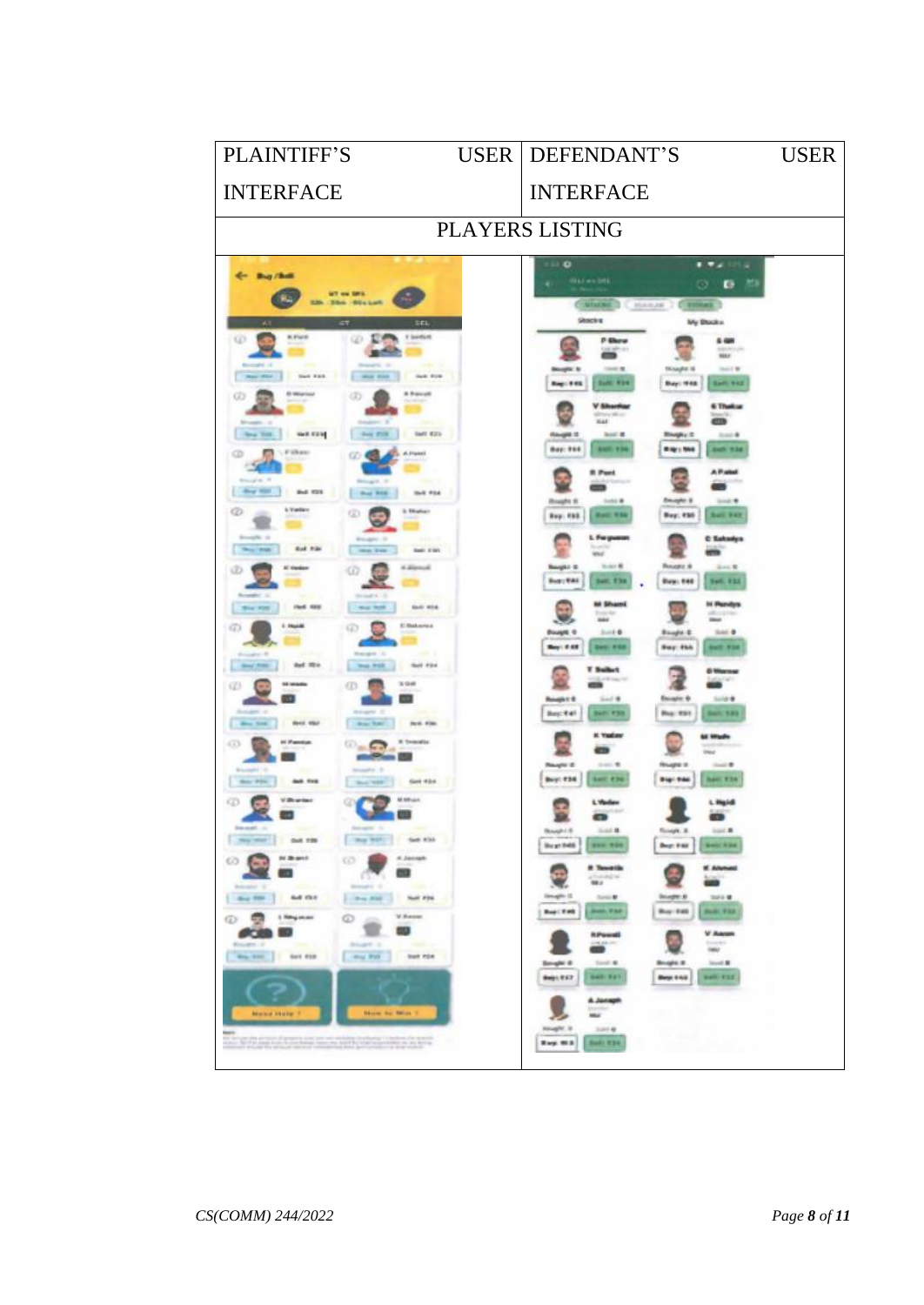31. It is further submitted that the Plaintiffs sent a cease and desist notice to the Defendants on 26.03.2022, attaching along with the email a video showing the similarities between the Plaintiffs' and the Defendants' Mobile Apps with respect to concept and user interface. However, the Defendants simply denied the allegations and instead of discontinuing the infringing actions, introduced a new update on 02.04.2022 infringing the Plaintiffs' registered copyright.

32. Mr. Sethi contends that Plaintiffs' Fantasy Sports Game, being registered under the Copyrights Act, 1957, entitles them to protection in law and the Defendants' App MYFAB11, wherein the content of the Plaintiffs App EXCHANGE22 is copied, is an infringement. Defendants are exploiting and encashing on the success, goodwill and reputation of the Plaintiffs and misleading the public into believing that their websites have a connection or association with the Plaintiffs, causing a likelihood of confusion in the minds of the public and a consequential monetary damage and loss of revenue as well as reputation to the Plaintiffs. The act of the Defendants violates the common law rights of the Plaintiffs and amounts to passing off.

33. Having heard learned Senior Counsel for the Plaintiffs, this Court is of the view that Plaintiffs have made out a *prima facie* case for grant of *ex parte ad-interim* injunction. Balance of convenience lies in favour of the Plaintiffs and they are likely to suffer irreparable harm in case the injunction, as prayed for, is not granted.

34. Accordingly, Defendants, their Directors, Assignees, Partners or anyone acting for or on their behalf, *inter alia* are restrained from making available for downloads or in any manner unauthorizedly using the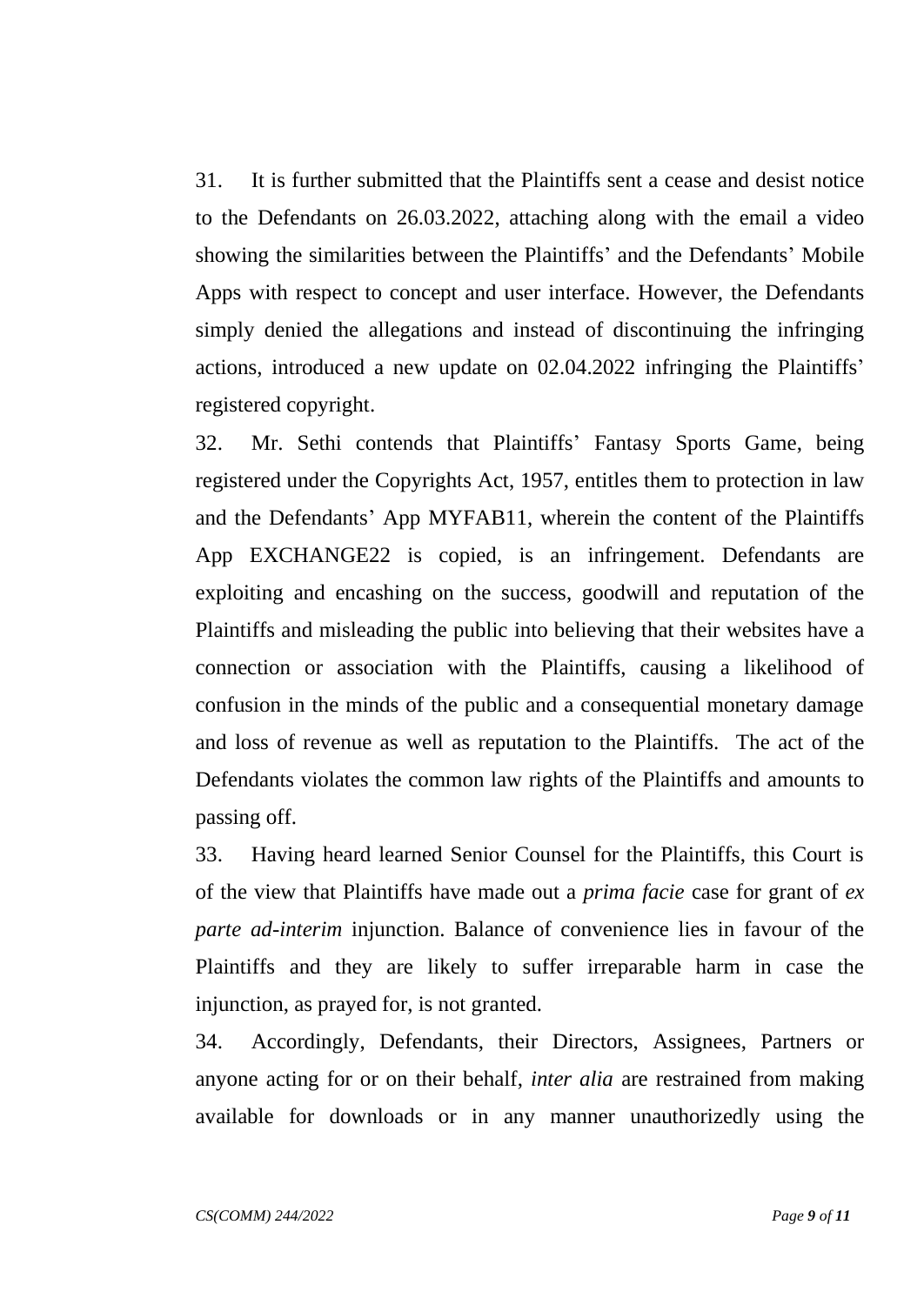Plaintiffs' copyrighted works through the MYFAB11 App or through any other similar App using the impugned application/computer program on Smart Phones, Tablets, Smart TVs, Laptops, Computers or any other digital gadgets or any other application, so as to result in infringement of Plaintiff's copyrighted works.

35. Defendants their subsidiaries, agents, distributors, advertising agencies, developers, partners, acting for or on their behalf are further restrained from making available to the public for downloading the copyrighted content of the Plaintiffs on all electronic medium including App Store, on any electronic devices through any medium or download via any applications like "software update" (i.e. Defendant's partner app) or through any social media like youtube.com, facebook.com, Instagram, Telegram etc. so as to result in acts of infringement of the Plaintiffs' copyright.

36. Defendant No. 6 its subsidiaries, agents, distributors, advertising agencies, developers, partners, acting for or on their behalf are restrained from making available to the public for downloading the copyrighted content of the Plaintiffs on all electronic medium including on any electronic devices through any medium, or download via any applications like "software update" (i.e. Defendant's partner app) or through any social media like youtube.com, facebook.com, Instagram, Telegram or through their Web Hosting Services including the cloud, etc. so as to result in acts of infringement of the Plaintiffs' copyright.

37. Defendants No. 4, its directors, partners, proprietors, officers, affiliates, servants, employees, and all others in capacity of principal or agent acting for and, on its behalf, or anyone claiming through, by or under it, are directed to suspend the domain name registration of myfab11.com